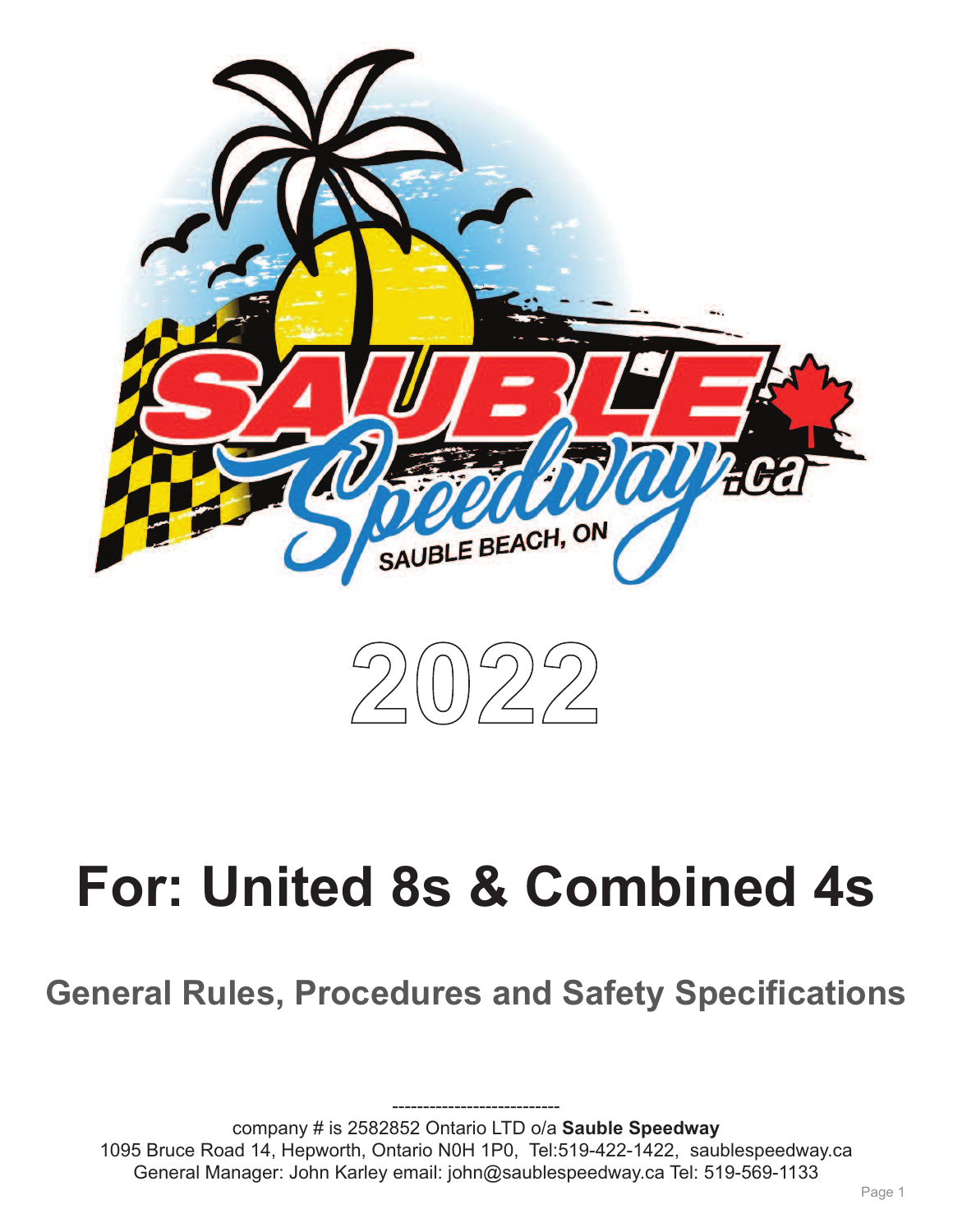

## **2022 Sauble Speedway General Rules And Procedures**

#### **Rule Book Disclaimer**

The rules and regulations set forth are designed for the orderly conduct of racing events and to establish minimum acceptable requirements for such events. These rules shall govern the conditions of all events, and by participating in these events, all persons are deemed to have complied with these rules. No express or implied warranty of safety shall result from publication of or compliance with these rules and/or regulations. They are intended as a guide for the conduct of the sport and are in noway a guarantee against injury or death to a participant, inspector, or official.

The Race Director shall be empowered to permit minor deviation from any of the specifications herein or to impose any further restrictions that in his or her opinion do not alter the minimum acceptable requirements. No express or implied warranty of safety shall result from such alterations of requirements. Any interpretation or deviation of these rules is left to the discretion of Sauble Speedway. Their decision is final.

#### **General Regulations**

- 1) Drinking of intoxicating beverages on the race premises, by a driver, car owner, or pit crewmember, in advance of any race event is strictly prohibited. Any person whatsoever who shows evidence of partaking in any alcoholic beverages will be required to leave the facility immediately and may be subject to future disciplinary action.
- 2) No driver, crewmember or owner may enter the racing area until all appropriate releases and or entry forms have been completed. Sauble Speedway reserves the right to reject or allow any car and/or driver to enter the facility.
- 3) In presenting themselves in the pits, every Speedway participant must be aware of their responsibility to the sport for their dress and will conduct themselves in a sportsman like manner at all times. All participants are expected to present a professional image at all times.
- 4) The driver will be responsible for the proper behavior of all crewmembers.
- 5) The driver shall be the sole spokesperson for their car owner and pit crew in any and all matters pertaining to the race and the driver only shall take part in any arbitration with Speedway officials.
- 6) All Sauble Speedway participants empower Sauble Speedway to all property, rights and interest in any broadcast by radio, television, motion pictures, social media, and/or by any other means of media related material and/or promotion and any and all receipts there from, belong to Sauble Speedway for their exclusive and unlimited use.
- 7) No Speedway participant shall subject any official to any form of verbal or physical abuse or improper signs or language at any time. Any violations of this could result in ejection from the facility as well as any other future disciplinary action deemed appropriate by Sauble Speedway officials.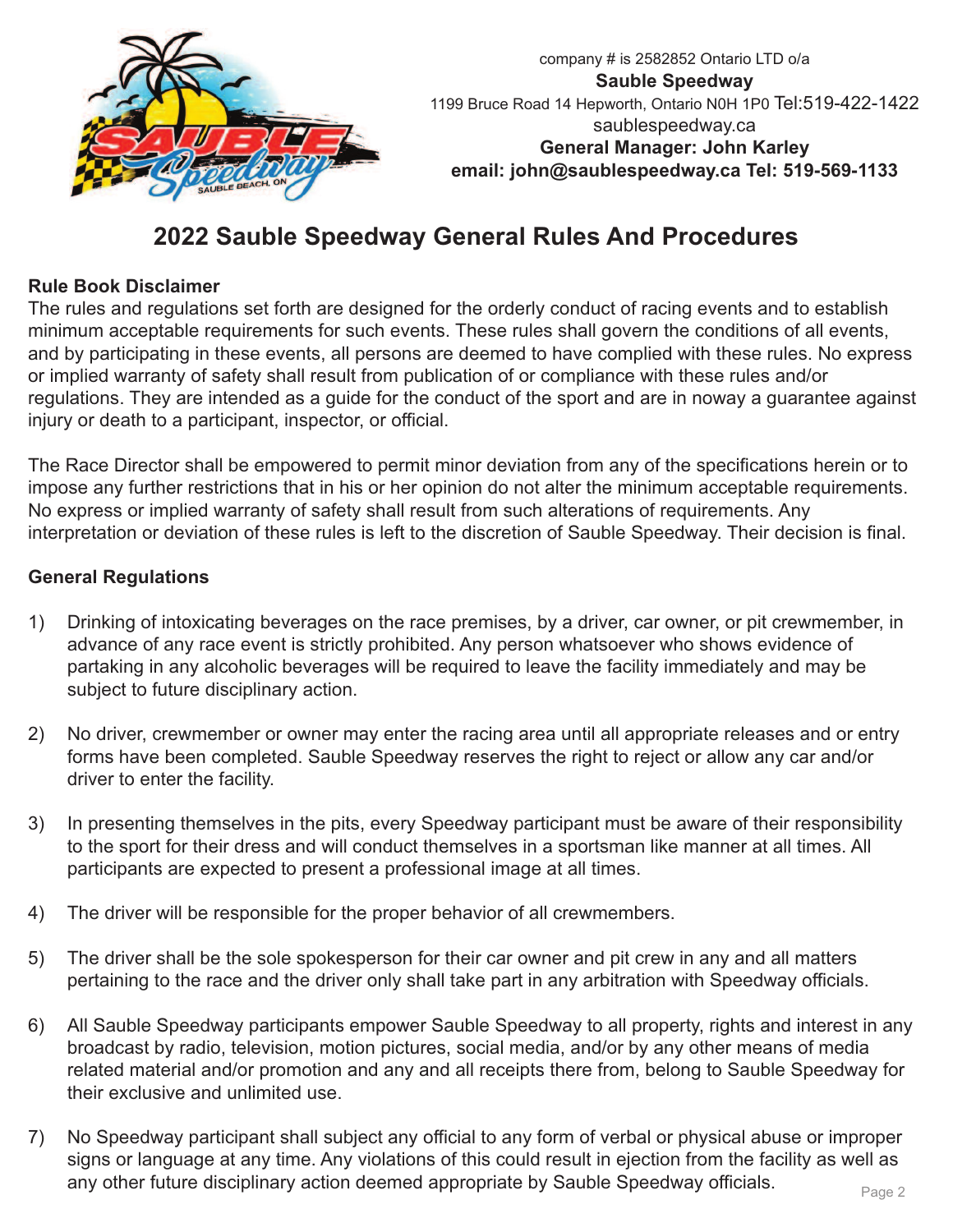- 8) No Speedway participants shall participate in any fights in the pits or any other part of the racing premises at any time. Any participant doing so will be immediately ejected from the facility and may face other disciplinary action as deemed appropriate by Sauble Speedway.
- 9) Sauble Speedway reserves the right to subject any car to a mechanical or safety inspection at any time and further reserves the right to disqualify any participant from competition, or any car from competition.
- 10) It shall be the responsibility of the driver and car owner to provide the car for inspection when requested to do so by Sauble Speedway officials.
- 11) Sauble Speedway reserves the right to test a sample of your fuel.
- 12) Two-way or 1 way radios are mandatory in all divisions. (No GPS, telephone, or in car live telemetry is permitted.) No unapproved electronic devices.
- 13) No person shall ride on any vehicle within the pit area. No person shall enter the racing surface at any time unless approved by Sauble Speedway officials. Any person in violation of this will be subject to ejection from the event or any other disciplinary action deemed appropriate by Speedway officials.
- 14) It is the intention of Sauble Speedway to provide a safe and respectful race venue for all participants, Officials, staff, and spectators. It is expected that all participants observe utmost safety when entering and exiting the racing surface. Any participants conducting themselves in any manner which may jeopardize the safety of other participants, crew members, officials, and spectators could be immediately ejected from the event and the car and team could be and will be required to leave the facility. Sauble Speedway reserves the right to further disciplinary action, as it deems appropriate.
- 15) No driver, car owner, or crewmember shall have claim for damages, expenses or otherwise against Sauble Speedway, or its officials, by reason of disqualification, or damage to either car or driver or both; and car owner, driver, and pit crews agree that the track is in safe condition if they take part in racing activities.
- 16) All drivers, car owners, and pit crew members assume full responsibility for any and all bodily injuries sustained, including death and property damage, from any cause whatsoever, at any time they are on the racing premises and/or en-route there to and there from.
- 17) Drivers must be no younger than 16 years of age, except if approved by Speedway Management. Any participant under the age of 18 must have written parental/guardian consent. In a series where the driver must be 16 years or older, Sauble Speedway will consider younger drivers. A parent or guardian must apply, in writing, stating name and age of driver, division of racing along with previous race experience. A review will be conducted and a decision put forward. These requests will be handled on a one by one basis.
- 18) All participants desiring entry to the pit area must personally PRINT and SIGN their name, and include CAR NUMBER on the Insurance Waiver before entering the track. A copy of the waiver is posted in the pit area for your reference. No person under 18 years of age will be permitted in the pit area unless pre-approved by track management as a driver/participant or an INEX member. Each person should pay his /her own fees. Any vehicle which enters the pit and/or track area is entered at the owner's risk.
- 19) All cars must be registered.
- 20) Any change of regular drivers must be declared prior to the beginning of the race, with the sign in Official. The replacement driver must also be registered as a driver with Sauble Speedway.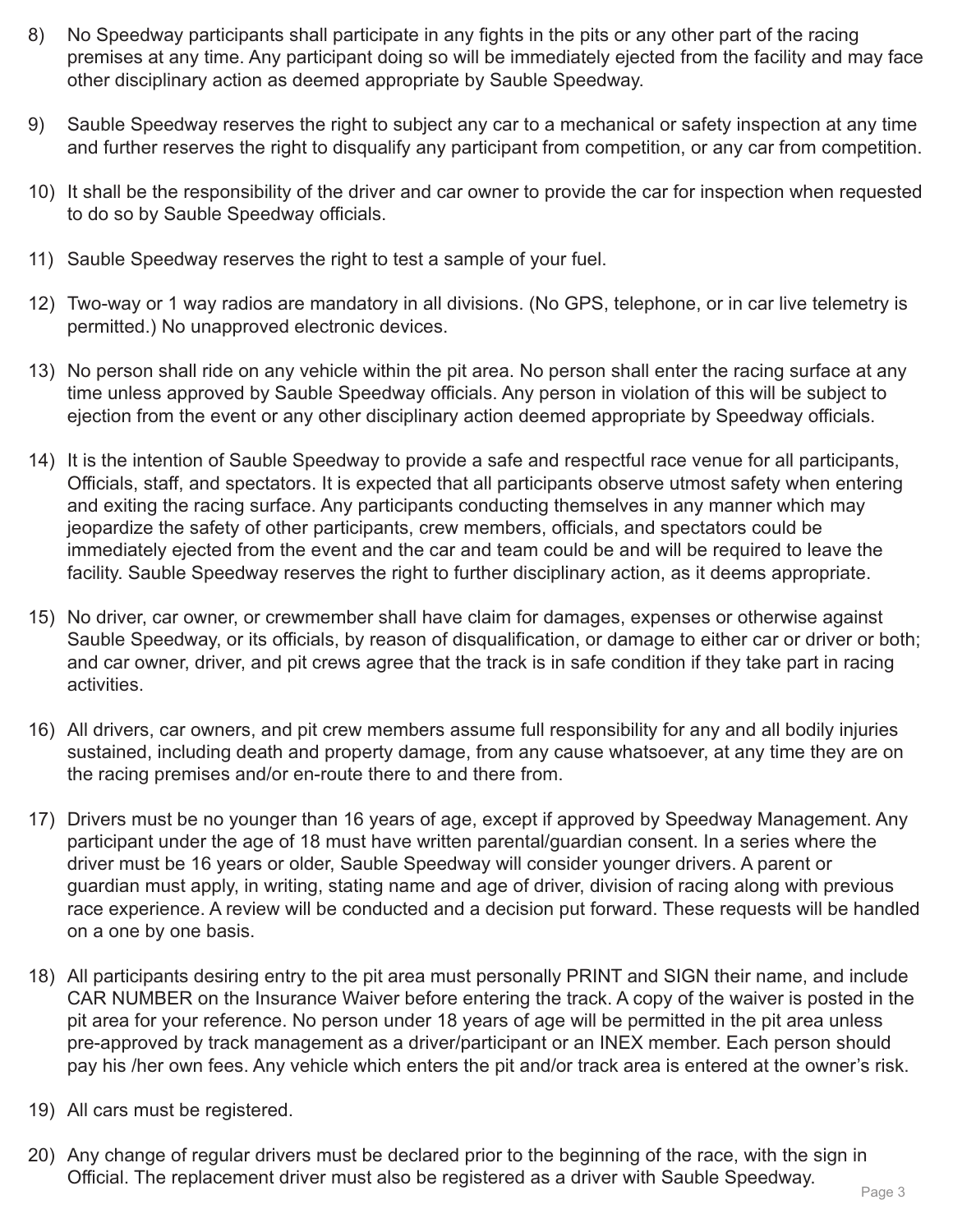- 21) As Social Media is an asset to the sport of auto racing, it is not the place to bring disputes. Ongoing disputes shall be confidential and not released to the public by either party, or shared or discussed via social media in any manner, whether in whole or in part. Release to the public may result in a penalty.
- 22) Anyone who, by word or deed, disrupts, impedes, jeopardizes or in any manner hinders the smooth and orderly presentation of the racing program, or anyone who commits, or causes to be committed, any action detrimental to the racing program at Sauble Speedway events, shall be held completely responsible for their actions and will be held personally responsible for any losses incurred by the Sauble Speedway. Also, a lifetime suspension could be levied against the offenders.
- 23) Fighting or acts detrimental to racing: Any driver, car owner, crew member or anyone engaging in a fight shall be subject to a suspension and or a bond and can lose all points and money accumulated by the car they are associated with, for that racing meet, or longer.
- 24) No individuals or representatives or any group will be recognized in any discussion or dispute unless he/she is a registered driver, and unless a protest form has been submitted, on the race Event.
- 25) Jack stands must be used or a fine may be imposed.
- 26) All cars and drivers must be registered with the sign in official. It is the driver's responsibility to see that the sign up official is notified of any changes of car, driver or number.
- 27) Any cars unable to participate in at least one race during meet, after registering with race line-up official, must notify the tracks technical officials.
- 28) When results are announced and there is a question as to the drivers announced finish, the driver must contact the line-up official within 10 minutes so that a scoring recheck can be made. After this 10 minute period has elapsed all results are final and any complaint is to be registered with the line-up official in writing. At no time is a competitor to approach the score keepers or starters stand in order to dispute a decision. Any attempt to do so may result in a suspension from the race event. Any car which appears to be poorly driven or uncontrollable or unable to obtain speed will start in the scratch position until the race director feels an acceptable performance has been reached. Cars that are unable to maintain speed or out of control may be black flagged.

#### **NO VIDEO TAPE WILL BE REVIEWED FOR AN INFRACTION DECISION.**

- 29) **Line-Up Method:** Lineups will be shown on the board and announced over the P.A. before race time. It is the responsibility of each crew to place their car in the proper position in the lineup before the deadline. Late cars will fall into the back of lineup. The deadline time for lineup position will be the white flag lap of the previous race. Cars will proceed onto the track when instructed by the Pit Road Official and as soon as the checkered flags fall and the track is safe. Any car not in line at this time must start in scratch position.
- 30) **Qualified Cars:** Drivers may not borrow any qualified car, from any class, for the feature event. The driver qualifying a car must race the car in the feature, or scratch it for the night. The driver of any qualified car may borrow a car that has not qualified, (unqualified car must be from the same division) but must start in scratch position. All points and money is awarded to the driver not the car. It is the driver's responsibility to notify the track line-up official of any driver changes. Failure to do so will result in the loss of all points and money earned for the complete racing meet. Any drivers changing cars must do so before the feature event cars pull onto the racing surface.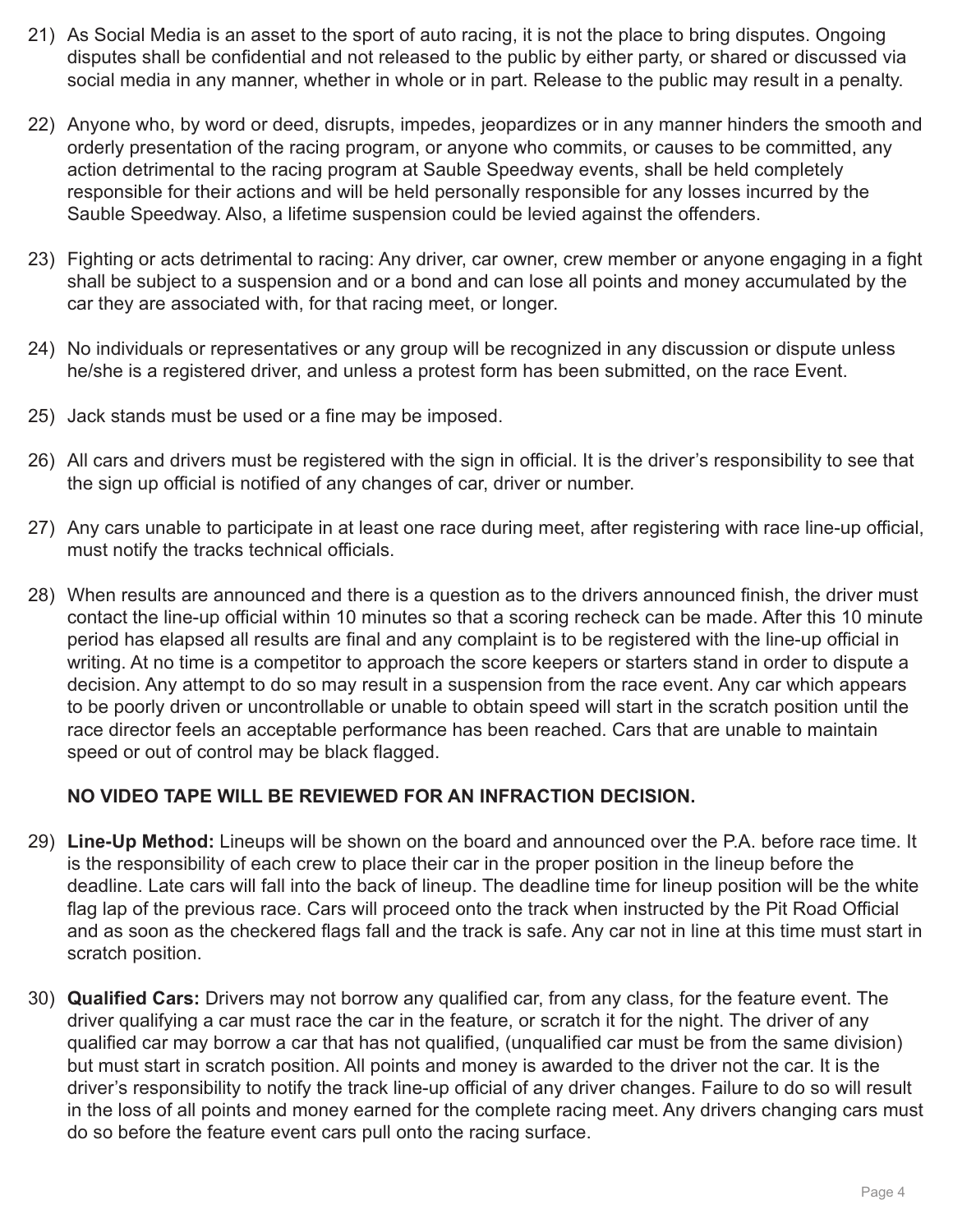31) **Driver Sign-In:** On all race nights, all cars must be signed in at least 30 minutes prior to race time. Any cars signing in after this time will have to run scratch position in their heat races. Nightly payouts week after race event will also be avaliable in the sign in tower. registered drivers only may pick up and sign for payouts.

#### 32) **Drugs, Illegal Drugs and/or Drug Substances Policy**

a) **Prescription Drugs:** Participants using prescription drugs on the advice of a physician must notify Sauble Speedway officials prior to participation in any event.

b) **Use Or Possession Of Illegal Drugs Or Drug Substances:** Sauble Speedway participants, including but not limited to, drivers, car owners, crew members, mechanics, sponsors, pit observers, and officials shall not participate in the use or possession of illegal drugs or drug substances, on Sauble Speedway property. The consumption of alcohol or illegal drugs or drug substances shall not be allowed prior to or during any Sauble Speedway event.

c) Any person found to be in possession of any illegal drugs or drug substances on the racing facility property shall be subject to ejection and/or any other disciplinary action deemed appropriate by Sauble Speedway, including indefinite suspension from the facilities.

#### 33) **Penalties:**

#### **Black Flag Policy And Procedures:**

#### *Pull to pit road immediately! Your car is possibly dangerous!*

If you have received a black flag because of mechanical problems in the feature race you will receive points and money for your finishing position.

If the black flag is given because of some rule infraction you will be disqualified from the race. Starter's decision is final! Failure to obey this flag will result in suspension for the balance of race meet or race events.

Disobeying the flag, you can be suspended. Black flag will be given for two consecutive laps or at starter's discretion. You can receive the black flag for the following infractions: Passing pole position car either on original start or restart, rough driving, blocking, bumping or any act detrimental to the rules of Sauble Speedway.

#### 34) **Safety Procedures and Regulations:**

a) All cars must have an approved type of racing seatbelts, equipped with a quick release buckle. Belts must be a minimum of three inches and width 8 inches and shoulder restraints are mandatory. Belts must be securely fastened to the roll cage and/or frame with grade eight bolts no smaller then 3/8 inch in size. Five point harness recommended. No inertia or reel roll types of belts permitted. Belts will be checked for expiry dates. Belts in good condition with a manufacture date within 3 years from date of manufacture are accepted.

b) All drivers participating at Sauble Speedway events must wear safety helmets designed for this purpose. Snell SA 2010 or better approved racing helmets mandatory. No 'M' type. SFI approved full fire racing suits of a flame retardant nature, fire retardant neck braces and fire retardant gloves are mandatory at all times the car is on the racing surface. Fire retardant shoes and underwear are highly recommended.

c) Head and neck restraint devices are mandatory for all divisions at Sauble Speedway.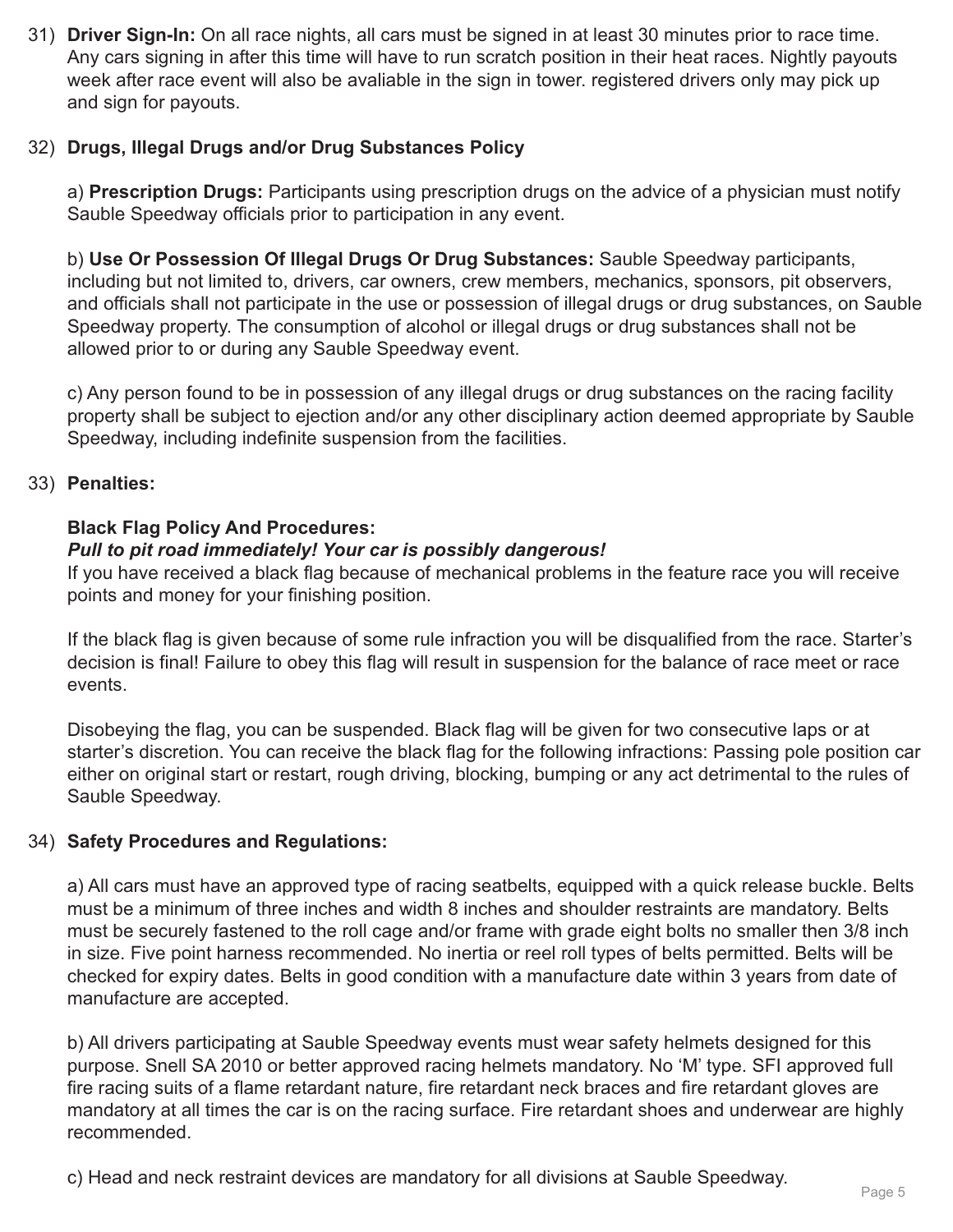d) All cars will be subject to safety inspection at any time by Sauble Speedway Officials.

e) No hot laps, time trials, or races shall start until adequate safety and emergency equipment and personnel are present.

f) All race cars must have a 2.5 lb. fire extinguisher. It must be securely fastened and within the reach of the driver. It must be tagged and dated with a gauge. Each pit crew shall have in its possession, in working order, a 5 lb. fire extinguisher. Dry chemical extinguishers are recommended.

g) No cars allowed on the track without an official at the starter's position.

h) Race cars must not be driven into or about the pit or public areas, except when specifically approved by the officials and the arrangements have been made to ensure the safe establishment of clear way for the race car that is being driven. Driving in an unsafe manner in the pit area, loading zones, and public areas, can result in disqualification from the event and ejection, as well as any other disciplinary actions deemed appropriate by Sauble Speedway Officials.

i) No car will be allowed in competition without an approved type of roll bar and padding. Specifications as per class.

j) Anyone requiring hospitalization resulting from an injury sustained at Sauble Speedway must be cleared by the track official prior to competing in the first race after hospitalization. Sauble Speedway reserves the right to request a doctor's release at any time. Sauble Speedway Officials must be notified of any and all incidents or injuries to any participants prior to the conclusion of the event during which such incident or injury occurred.

#### 35) **Race Procedures:**

a) The starter and officials will control and have jurisdiction over all cars/drivers once they enter the racetrack, by the use of flags, signals, and signal lights. The decision of the starter will be final and subject only to valid protest.

b) A race may be stopped at the discretion of the starter or any other officials at any time they consider it dangerous to continue.

c) No owner, mechanics or crewmembers are allowed on the racing surface at any time. No driver is allowed to exit their car or remove their seat belts or helmet on the race surface unless instructed to do so by a track official or unless in danger from fire or other unforeseen circumstance. No crewmember is allowed to approach any vehicle while it is on the track.

d) Any competitor stopping on the race track for the purpose of disputing an official decision (ie: scoring, line-up, or in causing an intentional yellow flag) may be disqualified from the event and any further disciplinary action will be the decision of the track officials.

e) General rules, pre-race, race, and post-race procedures and policies are under the control of the Race Director. He/she alone is responsible for the conduct of these segments of the race. He/she may also delegate authority to a track official or officials to conduct those segments at his/her desire. The Race Director shall make the final decision for all situations.

f) **'Lucky Dog Rule':** the first driver one lap down automatically gets his lap back when the caution comes out.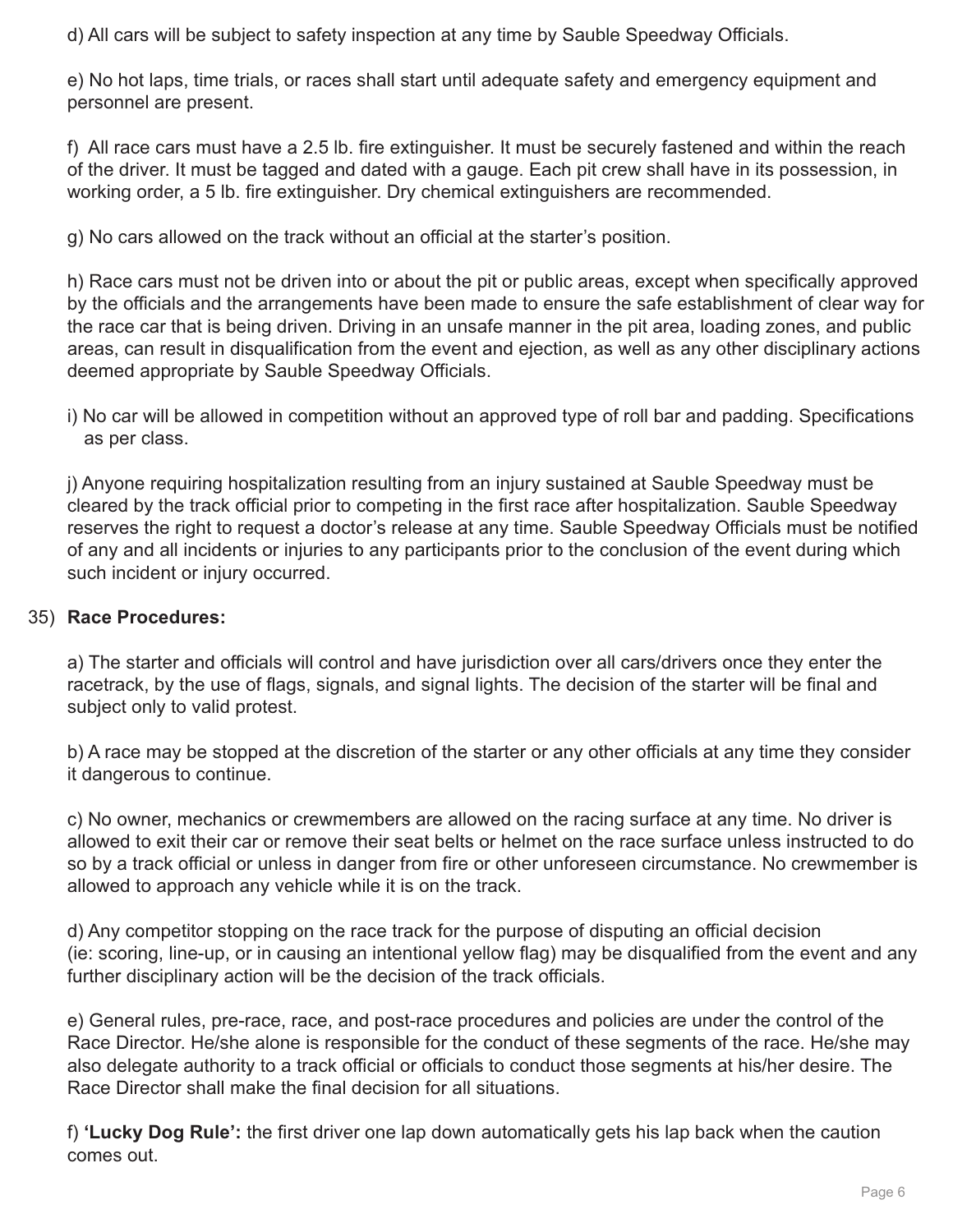If the driver is a lap down because of a penalty he is not eligible for the "Lucky Dog" pass. Drivers who are a lap down because of mechanical problems are not eligible for the "Lucky Dog" until the leaders have lapped at least one car on the track. The driver that causes the caution is not eligible to receive the "Lucky Dog" pass during that yellow. The "Lucky Dog" rule does not apply during the last ten laps of the race.

g) **Visual or Minor Protest:** This visual or minor protest will be used when the violation can be detected or observed without the use of tools except for a tape measure. This protest will be used in the case of a minor violation such as bumper height, body height and width, etc. It does not include the use of scales, any illegal chassis components, or mis-aligned suspension parts or internal engine, transmission, rear end or other drive line parts or components. Any car visually protested and found to be illegal can lose all points and money's accumulated to that point in the race meet. A charge of \$50.00 must accompany the protest.

h) **Penalties:** Total disqualifications, short term disqualification, fines, point's losses, loss of positions, and loss of laps. All drivers must remain in their cars during dispute. The starter must approach the driver. Any driver refusing to move his/her car from the track when told to do so will be automatically suspended for the balance of the race meet and additional suspensions may be imposed. No drivers or pit crew are allowed to enter the scoring or management towers during the races.

#### *If A Driver Is Suspended From Competition From Sauble Speedway This Suspension May Carry As Well At The Other Speedways In Canada.*

i) **Definition of Involved Cars:** Any car spinning out, or involved in an accident that brings out the yellow or red flag will restart the race in scratch position or may be black flagged. Any car leaving the racing surface and going into the infield must come to a complete stop before re-entering the racing surface in a safe manner. Any car going on to the infield intentionally spreading debris on the racing surface will restart the race in scratch position. No restarts will be made after the race leader has been given the white flag.

All race cars must display Sauble Speedway Sponsors decal's on car to be eligible for contingency awards, located in designated area.

j) **Original Start:** All cars must remain in line until they pass the start finish line.

k) **Restart:** Cars may begin passing as soon as the green flag is shown. All cars will restart double file. Absolutely no passing until green flag, any cars passing under the caution can be penalized two positions for each car passed. If you jump the lead car you can be black flagged. All cars will be restarted in original positions except those involved in the accident. This applies to all complete restarts.

l) Heat Races and feature race number of laps will be announced before the race night begins.

m) No scrubbing of tires after the white flag lap, penalties may apply.

n) There may be a mandatory drivers meeting at each race and roll call be done. Drivers that do not attend when name is called will start in scratch position.

o) In the event of rain during a feature race, and if the race is unable to continue, the half way mark must be completed and will be considered as a complete race.

p) **Lapped Cars:** Will restart race, in place, with the exception of the last ten laps.

q) Some incidents maybe ruled as no fault in which case the two cars involved will go to the rear on the restart.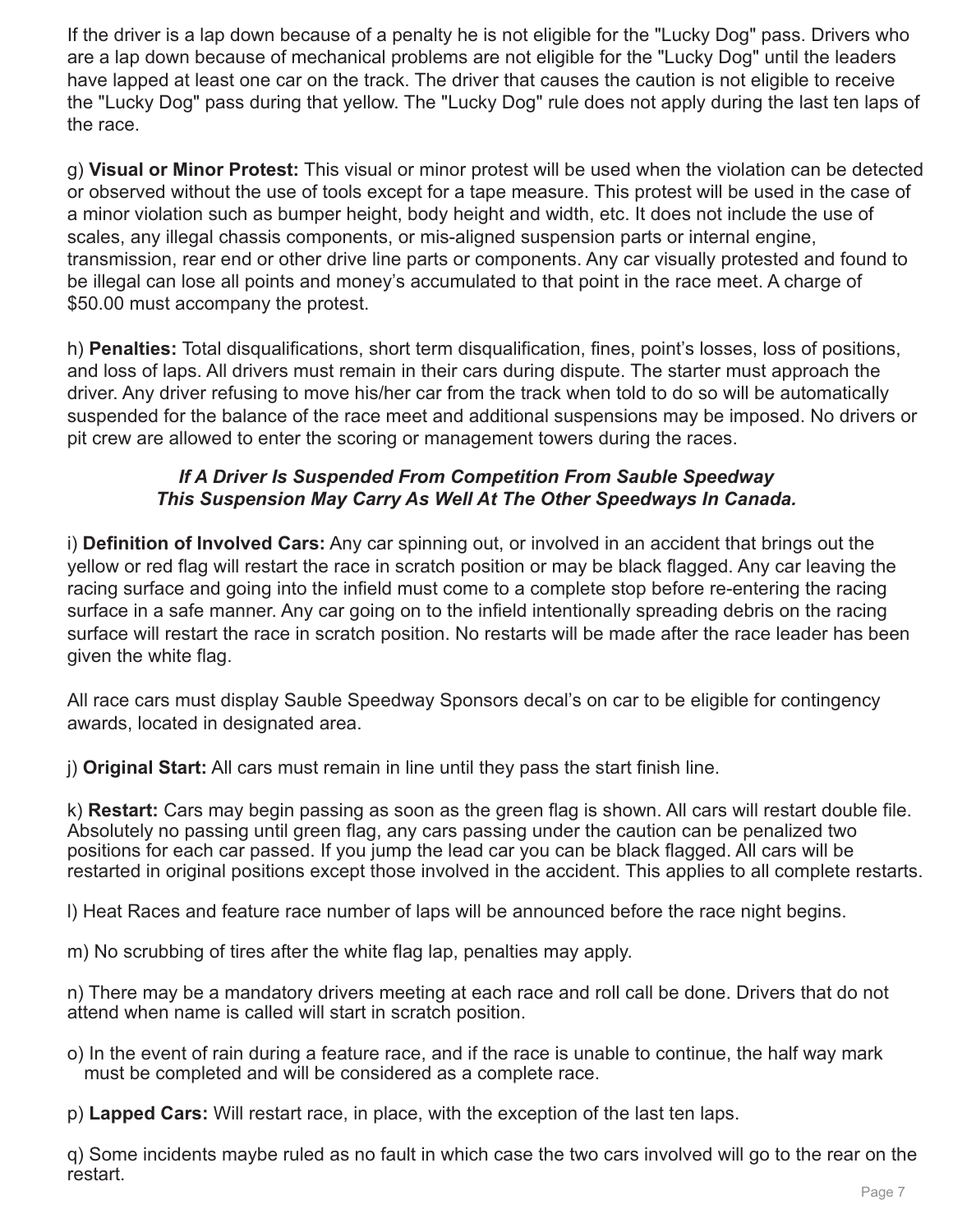36) **Tech Procedures:** All cars must pass through tech when called upon - without exceptions. (Any car maybe called through tech at any time, failure to cooperate will be disqualified for that race).

#### 37) **All Cars Must Run Mufflers, no open headers. Sound not to exceed 98 decibels at speed set by the Town of South Bruce Peninsula.**

38) All drivers will draw a number nightly that will determine your starting position for your heats. Lowest draw # starts on the pole for their heat. (Except time trailed events) the Draw number for time trial events will be your time trial slot.

#### 39) **Qualifying:**

Qualifying will be 10 lap Heats. Each car will run 1 Heat per night - 80% of each Heat Race will qualify for the Feature, the remainder of that heat will go to a last Chance - The top 20% of the Last Chance will round out our full 24 car field maximum. (For example: 10 cars in a Heat, 8 Cars qualify for the feature, 2 go to the Last Chance) Feature Races for the United 8s will be 24 cars for 25 Laps each night. Combined 4s will be 24 Cars for 20 Lap Feature. Sauble Speedway reserves the right to change the number of Heat Laps and Feature Laps throughout the year.

#### 40) **The Flags And Their Meanings:**

**Green Flag:** Will start or restart all races. Lead cars will be responsible to hold the field at a reasonable speed and be even coming out of turn four. The green flag will wave as the lead cars approach the start line coming out of turn four. A restart box will be determined.

**Yellow Flag:** Danger on the track. This is one that can either make or break a race! Please pay close attention to this! When the yellow is displayed, all cars will slow down immediately and pull into lane behind the car ahead. Go single file. If two cars are running side by side when the yellow flag shows, the inside car shall take preference. Please assist to make this race as sportsmanlike and professional as possible in this situation. If you are signaled by the starter or assistant starter to get into a position while running under the yellow and refuse to do so, you will be black flagged and disqualified from the race, regardless if this was a lapped car or one on the same lap you were running. If you are caught passing on the yellow you may be deducted two positions per car passed. Any car deemed as causing excessive cautions may be parked for the race.

**Red Flag:** Bad Wreck or extremely bad conditions on the race track. Stop your car as quickly and safely as possible. Do not proceed to start finish line, but stop immediately! Try not to block track. When conditions are clear enough, the yellow lights will come on, and then proceed to start finish line for alignment. If the red flag comes out as the primary flag, the lineup shall be as you were running on the last completed green flag lap with the exception of those cars involved.

**Blue Flag with Orange Stripe:** Passing Flag. You are about to be lapped - stay to the inside. Do not try and race the leaders!

**Cross Flags:** Race is half over.

**White Flag:** One lap to go.

**Black Flag With A White Dot:** (Known as the black with the Meatball Flag) During the course of the feature for United 8s and Combined 4s: If you break the time bracket and its not in the last 5 laps: Officials will indicate to you, that you have broke the time and you will be allowed to let all cars on the lead lap pass you on the outside, then rejoin the race behind the last car on the lead lap. You have two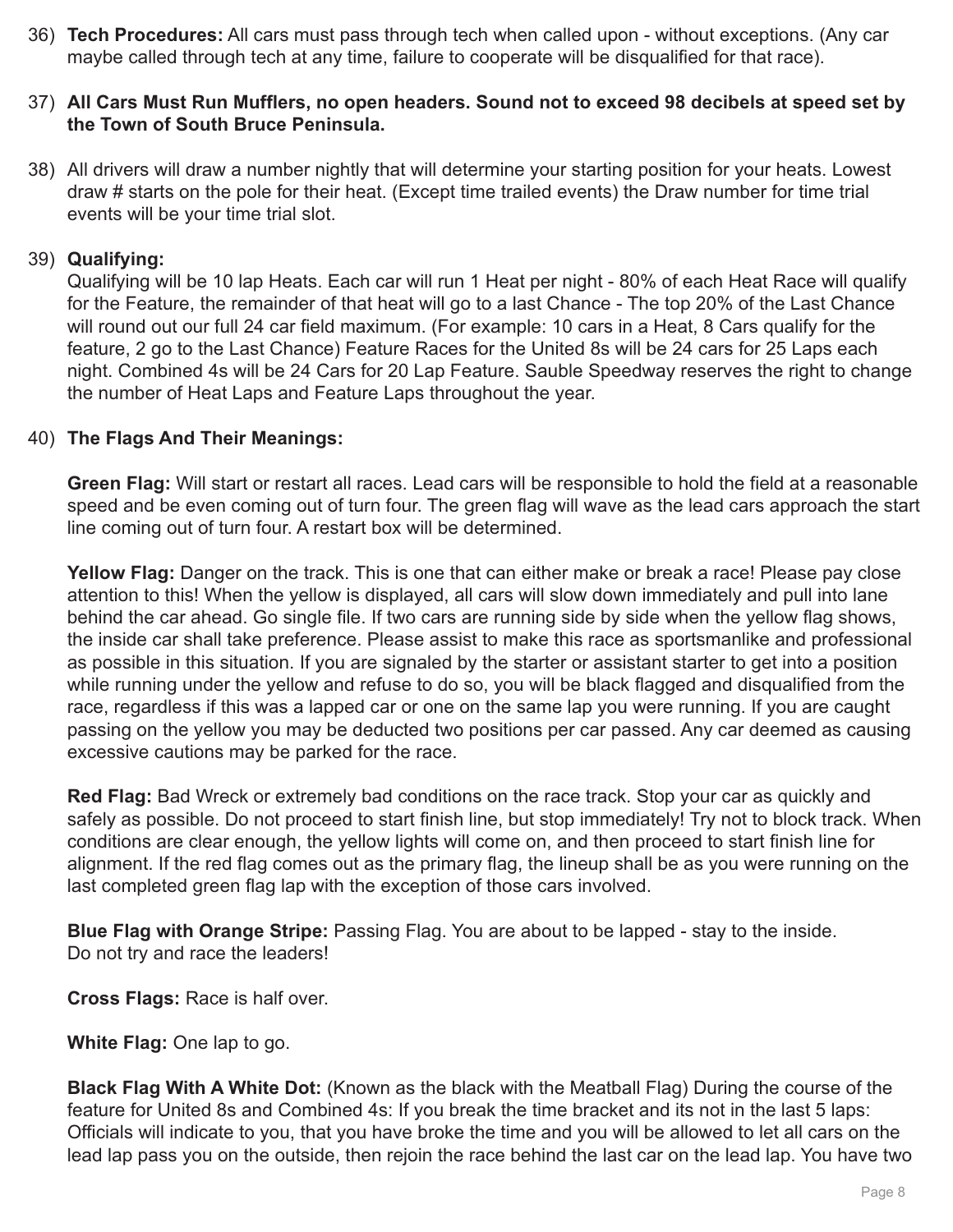laps to get this done. Cars that break time in the last 5 laps will not be scored anymore in that race. **Checkered Flag:** Race is over!!!!!!!!!!

- 41) **Car Numbers: Car numbers must be one or two digits only.** Numbers will be issued at the time of registration at this meeting then car number will be based by post mark. (Priority will be given to a previously registered team in the respective class until Feb. 1st.)
- 42) Sauble Speedway reserves the right to revoke or reject applications and licenses at any time if just cause is deemed. If a decision is made by Speedway Management, it is final. No monetary refunds will be given if a driver or vehicle has been ejected.
- 43) Decals / windshield Banner or track sponsor decals may apply to each car, must have them displayed in an approved area.
- 44) Cement pads are included with your registration while quantities are available.
- 45) **Transponders:** Are mandatory for all classes. All cars must have a transponder and used whenever you are on the track. The transponder location is mandatory and specific to each class. Cars without a transponder will be black flagged off the track.
- 46) No BBQ's allowed in the pit area.
- 47) No overnight camping permitted in pit area.
- 48) Each team is responsible to keep their pit area clean and free of garbage, a garbage bag for each team is available at the back gate at NC. Teams that neglect to keep their area clean will pay for speedway staff to clean up.
- 49) **Note:** INEX Points System will be used for the INEX National Points in the Legend and Bandolero division as administered directly by INEX.

#### -------------------------------------------------------- **Combined 4s Safety Specifications:**

**Battery:** Must be securely mounted in front of the firewall or in a sealed container behind the driver, not in the fuel area.

**Brakes:** Stock four wheel brakes in good working order are compulsory.

**Bumpers:** Must be mounted in stock position with no sharp edges exposed. No cut-offs. All cars must be equipped with chains, front and rear, strong enough to be lifted by a tow truck for towing purposes and must be accessible from outside of car. Reinforcing behind the bumpers allowed.

**Car Numbers:** Must be on the roof reading from the passenger side and in the center of each door, in large (minimum 24") letters in a color that clearly contrasts the paint job of the car. Block type numbers 6" high, white in color, must be displayed on the upper right hand side of the windshield to make it easier for line-up purposes.

**Carburetor / Fuel Injection:** Fuel pump must be disabled whether ignition is on or off. Fuel shut off operated by the oil sending unit is recommended. Mandatory two throttle return springs in opposite directions. Fuel injected cars must have a kill switch on both sides of the car, marked in red,  $P_{\text{age }9}$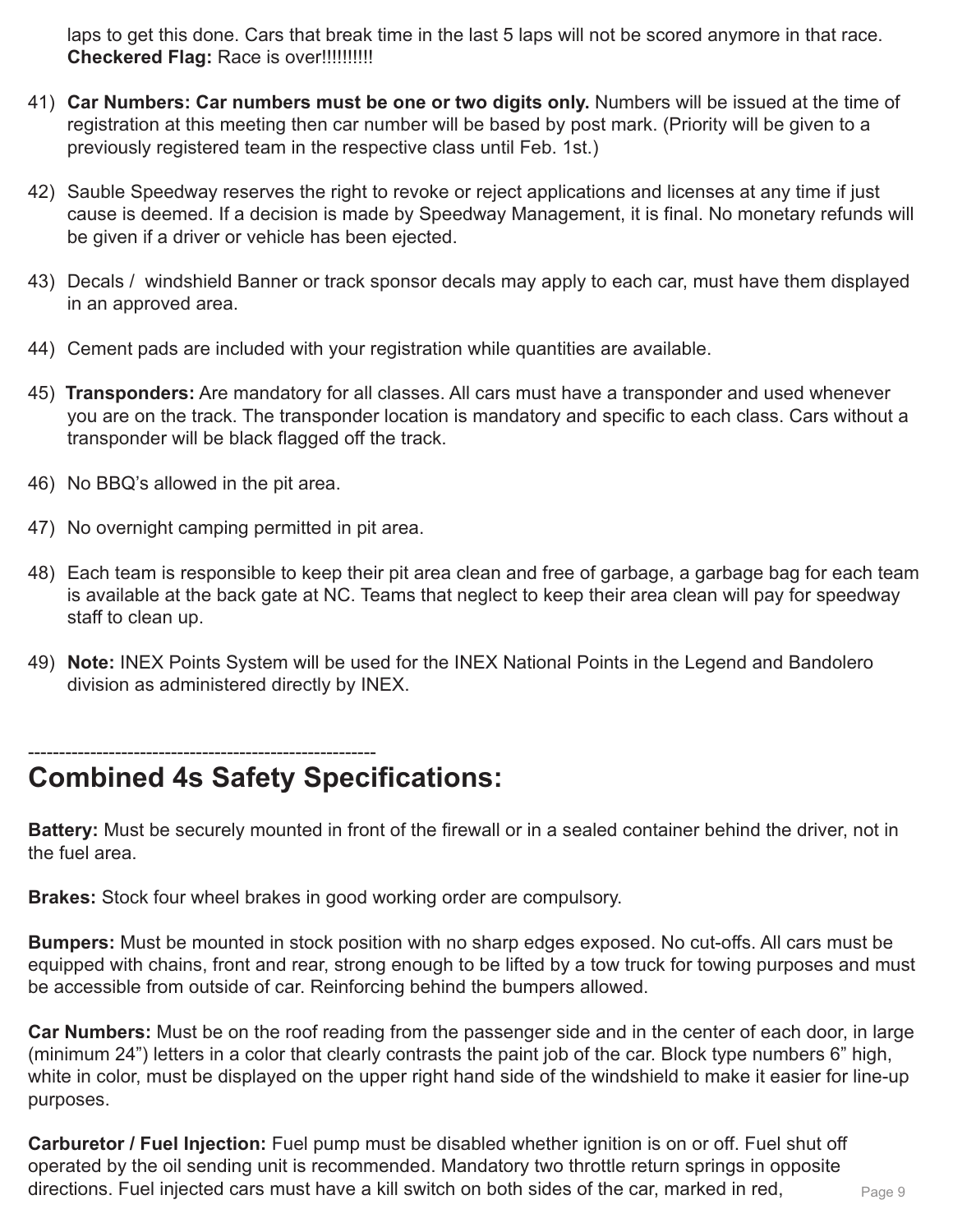which shuts off the power to the fuel pump. Fuel injected cars must also have a relay which shuts off power to the fuel pump on low oil pressure or loss of ignition. No ram air intakes. Air horn on air cleaner may be removed. Cars originally equipped with fuel injection may opt to use a carburetor, intake manifold, air cleaner and mechanical fuel pump from an older model of the same car. No transmission coolers inside of driver's compartment.

#### **Cooling System:** Water Only!

**Drive Shaft:** On rear wheel drive cars must have two 360 degree steel retaining loops minimum 1/4" x 2" positioned at the front and rear of the drive shaft within 8" of the U-joint. No chains. Drive shafts must be painted white or fluorescent.

**Exhaust:** Muffler is mandatory, exhaust pipe must exit to the outside or under the car and behind the driver.

**Fuel Cell:** Mandatory. Must be securely mounted in trunk area centered between the frame rails and no lower than the top of the rear axle. Hatchback models require a latching, accessible compartment / firewall to be constructed of 22 gage steel, to house fuel tank.Trunk floor must remain in car. Neoprene or steel gas line must be securely fastened under floor. No plastic or glass fuel filters. No copper lines. No boat tanks. Gas caps must be sealed and vent must have a check valve. Plastic fuel cells must be placed in a metal container, minimum 22 gage steel. There must be a minimum 1" gap between the fuel cell and the steel enclosure to act as a crush area.

**Interior:** All upholstery materials, trim and padding must be removed. The front and rear firewalls must have all holes and openings filled with sheet metal. NO SHEET METAL SCREWS TO BE USED. Pop rivets or welding / brazing only. Any holes in the floor pan must be filled. No fuel lines or fuel filters permitted in the driver's compartment. All windows and glass except for the front windshield must be removed.

**Roll Cage:** Mandatory. Cage must be minimum 1 3/4" outside diameter with minimum .095" wall thickness. Base of uprights must be electric welded to frame of car. Unibody will be welded to a steel 8" x 8" of 3/16" minimum plate which is formed and bolted or welded to floor pan. In a Unibody car, the rear upright bars must be connected by a side to side member just above the floor pan. Cage shall be braced to the rear frame kick-ups and diagonally between the rear uprights. Full roll cage mandatory from firewall back to the rear frame rails. Rear and front hoops allowed.

All welds must be property gusseted of no less than .095" thick. No pipe fittings allowed. All metal in driver's door bars and roll bars in the driver's area must be properly padded and taped. Left leg protection bar must be installed between roll cage and left front frame rail. Minimum 16 gauge metal between roll cage door bars and body skin on driver's side only. Minimum 40" in length by " high. Minimum 3" clearance recommended between top of driver's helmet and bottom of overhead roll bars. Maximum 1 3/4" outside diameter with maximum .095" wall thickness (roll cage tubing) or equivalent.

**Scrub Rails:** Cannot extend any further forward than the rear of the front wheel opening, and no further rearward than the front of the rear wheel opening. (No sharp edges) Maximum 1 "x 2" welded or bolted to the roll cage. If bolting on scrub rails, use carriage bolts (chrome bumper type, rounded heads), or if using hex head bolts, recess them to the inner face of the scrub rail. Absolutely no bars shall extend outside of body panel including the grille and bumper, with the exception of side scrub rails.

**Seat:** Aluminum racing seat with headrest must be used, bolted to roll cage, not bolted to the floor. When mounting seat use minimum 3/8" grade 8 bolts with large washers to hold racing seat, to seat framework. Minimum of two bolts on the seat back and two bolts on the seat bottom. Seat must be positioned completely to the left of the centerline of the car. Headrest side plates recommended.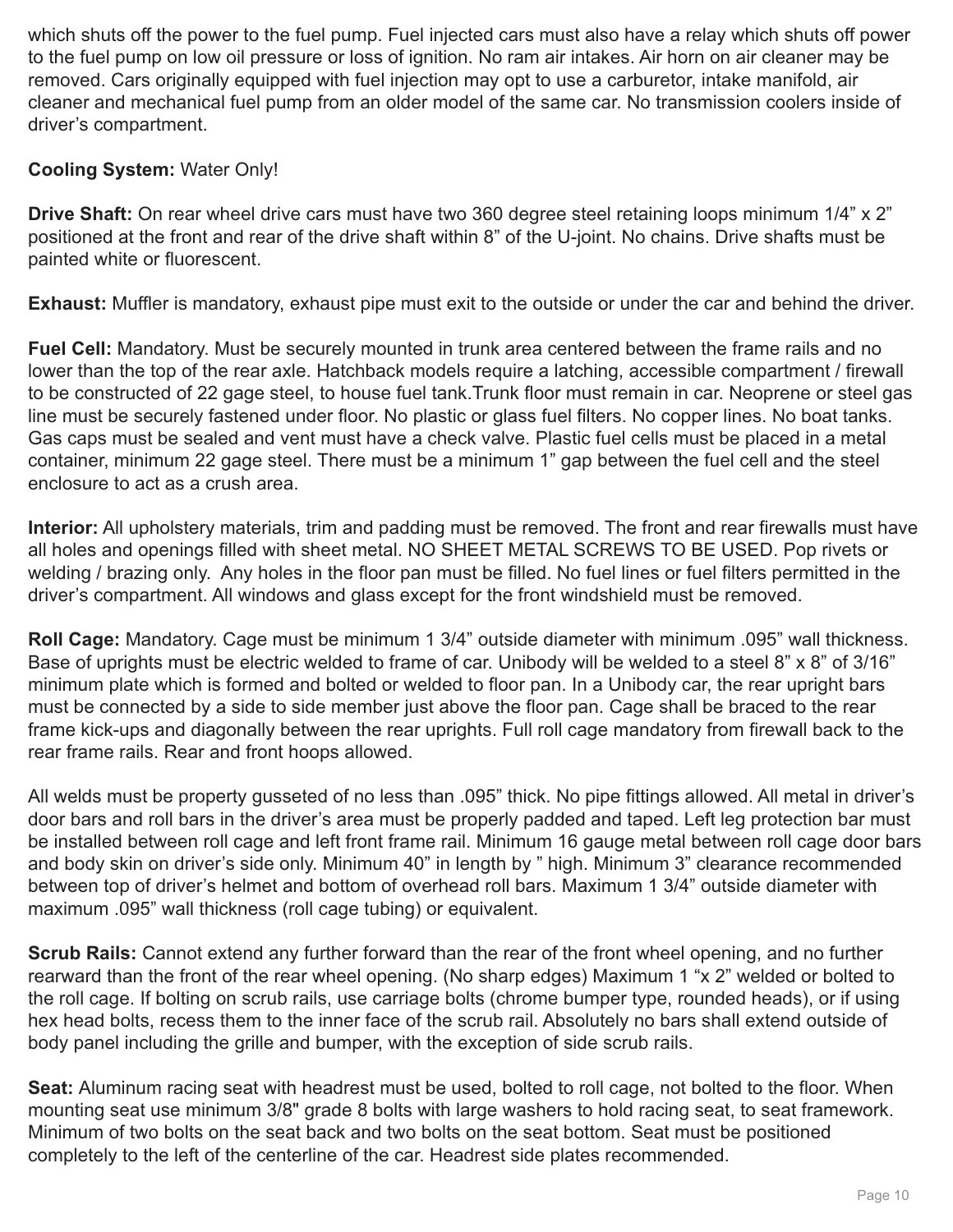**Starters:** Cars must be self-starting and have two fuel pump or ignition kill switches. Kill switches must be painted red and marked ON and OFF on the left and right side of the dash.

**Steering Columns:** Must be collapsible type and the center of the steering wheel must be heavily padded.

**Traction Control:** Devices of any kind are NOT permitted.

**Wheels:** Maximum rim width bead to bead is 7". Heavy duty or racing rims may be run on all four wheels. Mandatory racing wheels on right side. 13", 14" or 15" rims allowed.

**Window Net:** Mandatory with minimum 3/8 inch rod. Must have quick release latch.

**Windshield:** May be Lexan or safety glass with a minimum of 4 safety clips (No Plexiglas allowed). Front windshield must have 2 center braces welded to the roll cage on the interior side top and bottom. -----------------

# **Combined 4s - 2022**

The following is a list of rules for the Combined 4s this class is open to all 4 cylinder cars only. Example: Mini Stock, Bone stock, Hobby Stock, Mod 4s (Must be stock appearing )

- All safety rules apply see general rules 2022
- Must have a stock appearing body
- Wheels must fit inside body.
- Minimum wheelbase of 99".
- No Live telemetry or GPS will be allowed, no electronic way to control RPM, speed or time.
- No rule on left side or rear percentage. No ride height rule.
- All cars and drivers must be registered to race.
- No radical bodies with sign boards or non stock appearing .
- Must be a 4 cylinder motor
- Pump fuel or normal racing fuel only no alcohol or methanol or exotic fuels.
- Must have a working transponder to practice or race .
- Transponder mounting location is exactly 90 inches measured from the most forward face of the nose of the car to the face of the transponder.
- A time will be set. Dont exceed that bracket time, **DONT BREAK THE BRACKET TIME SET !** (time subject to change)
- Right front must be a racing wheel
- Maximum size 7" wheels & tires only

- 24 cars is a full field, single heat qualifying with 80% qualifying through heats 20% from last chance to make up the top 24 each night. Heat starts are by draw each night. This weeks feature winner will start 20th next week.

- 2022 Set Time is: 17.300

#### *Payout will be available next week on sign in, in the pit tower.*

#### *Heat races will be started according to draw number that night - 10 laps Feature race will be lined up according to heats and last chance. The feature distance is 20 laps Last chance is 5 laps plus 1 lap per car in the race minimum of 10 laps.*

**Did We Mention DONT BREAK THE SET TIME !**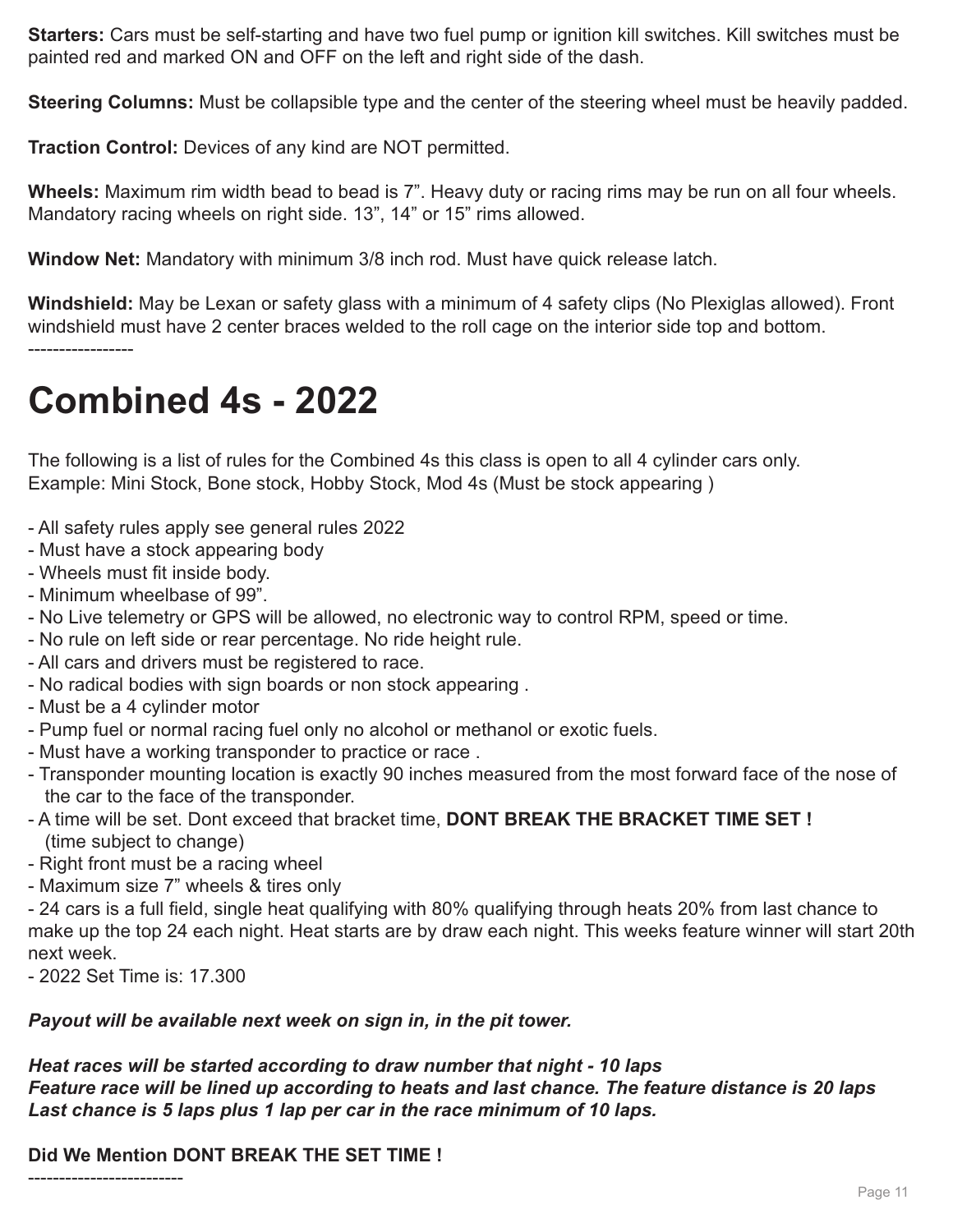# **2022 Sauble Speedway United 8s Safety Specifications:**

**Body Style:** Any North American built car, fiberglass, aluminum or steel. Must Be Stock appearing. When using a fiberglass roof, min. 20 gage sheet metal below the roof in driver compartment area recommended.

Wheel opening flares cannot extend past scrub rails. Wheels or tires must not extend outside body or scrub rails. Absolutely no bars shall extend outside of body panels including the grille and bumper with the exception of side scrub rails. Side bars must extend no further forward than the rear of front wheel opening, and no further rearward than front of the rear wheel opening, maximum " x" welded or bolted to roll cage. No sharp edges. When bolting on scrub rails, you must use carriage bolts (or round-headed bolts), if hex head bolts are used, they must be counter sunk.

Crush panels, minimum of 40 thou. Aluminum can be used to separate the body panels and windshields from the interior. No sheet metal screws. Hood must resemble stock hood in appearance. Original manufactured hood scoops only allowed. Exterior hood hinges allowed and must have 3 front hood pins. If hood is removable, it must have 2 front with center hold down or have 3 front and 2 rear hood pins. Trunk deck lid must be hinged or easily removable to have easy access in case of fire.

**Windshields:** must be safety glass with 4 safety clips or Lexan. No Plexiglas allowed. Window pillars must be approx. stock width and location. 2 Front windshield center bracing mounted inside car mandatory. No exterior bracing, front or back. No obstruction of driver's view, in or out of race car, with the exception of the top " of the front windshield for track sponsor decal.No letters or numbers on the rear window.

**Bumpers:** Must be original type, securely fastened with all metal bracing and /or reinforcing concealed behind bumpers. Must not be wider than width of body.

Fuel Cell Protection Bar must be made of 1  $\frac{1}{2}$  .095 wall bar to be a minimum 30" wide centered no higher than 2" from the bottom of the bottom of the bumper cover No cut-off ends.

**Paint / Lettering / Numbers:** All cars must be neatly painted. Numbers assigned by the track must be painted on both sides of the car and roof, in minimum 24" high by 5" wide letters (roof numbers read from right side) of a color offering a distinct contrast to the color of the car. No trick numbers. 4" numbers on both headlight and tail light caps required. Block type numbers 6" high, white in color, must be displayed on the upper right hand side of the windshield.

**Battery:** Must be anchored securely and separated from driver's compartment by firewall. One 12-volt battery only.

**Brakes:** Four wheel hydraulic brakes in good working condition are compulsory. Four-wheel discs allowed. Dual master cylinder with balance bar allowed.

**Chassis / Suspension / Roll Cage:** Body, engine and chassis are interchangeable. A full roll cage constructed out of 1 3/4 x .095 min. round steel tubing is mandatory. Roll cage must be symmetrical in all directions. A minimum of four horizontal door bars on the driver's side with a minimum of two vertical bars between each horizontal bar. "X" type bars will be allowed on passenger side. Left leg protection bar must be installed between the roll cage and the left front frame rail. Dash bar required, along with an "X" type member across and behind driver. A "Petty" bar recommended running from center of cage to upper right front halo.

All welds must be electric or mig and will be subject to the approval of tech inspectors. All roll bars in the driver's area must be properly padded and taped. Driver door bars must be filled with a minimum of 16 gauge steel. The frame rails can be shortened to meet this measurement.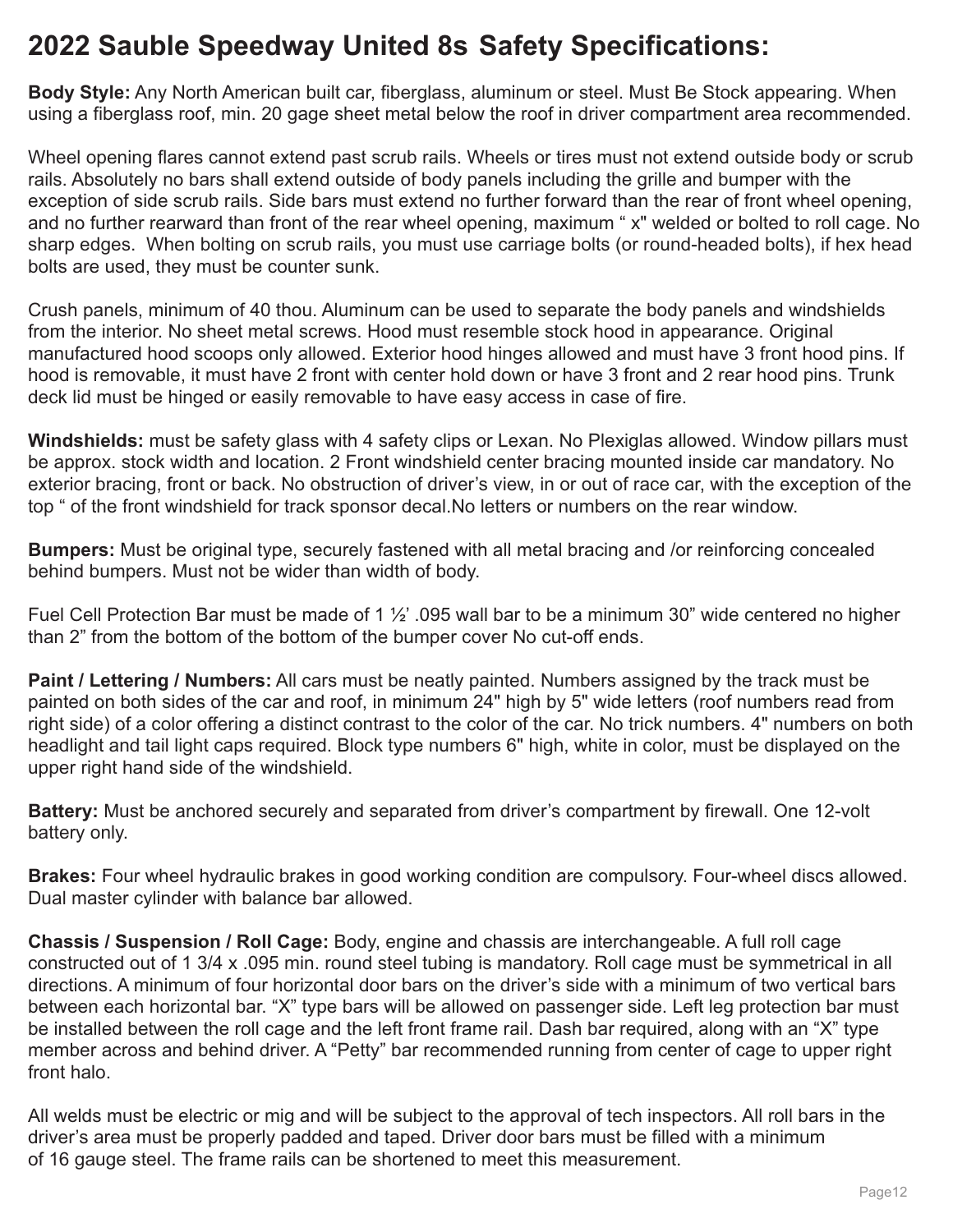Fabricated rear clips are allowed. A factory production stock front clip may be used from the firewall forward. Fabricated front clips are allowed. Factory front clips must extend from in front of the steering box rear ward to the main rail. Frame may be built out of " x" or " x", minimum .095" wall thickness. Where the main frame rail ends, forward may be built out of smaller material if desired to accommodate mounting of the front bumper. This will be referred to as the bumper crush tube.

**Roll Bars:** Cage must be constructed of 1 3/4 inch round steel minimum outside diameter by .095" wall thickness for main cage area including Driver Capsule and leg area. Four point cage compulsory. Base of uprights must be electric or mig welded to frame of car. Cage must be braced to the rear frame kick-ups and diagonally between the rear uprights. A transfer bar between the rear diagonal and the front frame optional. A minimum of four horizontal bars must be inside the left side door and three bars inside the right door and a minimum of two vertical bars between each horizontal bar. Minimum 40" length by 14" high, 16 gage metal between door bars and body skin on driver's side is mandatory on all cars.

A center overhead bar running fore and aft between transverse members is compulsory. No pipe fittings allowed. All roll bars in the driver's area must be properly padded with foam padding and taped. Left leg protection bar must be installed between roll cage and left front rail. All welds will be subject to the approval of the tech inspectors.

After market center link may be used. Aluminum tie rod sleeves may be used. Heim joint tie rod ends may be used. Cross member Mandatory 1" minimum. Chassis from firewall rearward may be fabricated from no less than 10" circumference by .095" box tubing. No holes drilled for lightening purposes. Sway bar must be mounted to lower control arm and may be adjustable. Maximum 4 load bolts may be used. Hubs may be drilled for larger wheel studs. Minimum of 5/8" wheel studs mandatory. Spring rubbers may be used. Steel hubs only. Big bearing hub adapters may be used on front. Steering arms may be altered to fit steering linkage. Any steel front upper control arms may be used. Sliders are allowed. Ball joint can be realigned to eliminate binds.

**Drive Line:** Steel Drive Shafts Only. Must have steel 360-degree retaining loops 1/4 by 2" positioned at the front and rear of the drive shaft within 6" of each u-joint. No chains. Drive shaft must be painted white or fluorescent. No accessories may be driven off or attached to drive line.

**Engines:** V8 engines only.

**Exhaust:** The maximum O.D. of the exhaust tubing is 3" up to muffler and 3" after muffler. Pipes must be firmly mounted and exit behind the driver. Pipes to be cut flush to the body and above the frame rail or turned down at the exhaust end and exit under car. Mufflers are mandatory with a 98 decibels maximum.

**Fuel / Fuel Pump:** Mechanical pump only. The gasoline shall not be blended with alcohols, ethers, or other oxygenates and it shall not be blended with aniline or its derivatives, nitro compounds or other nitrogen containing compounds. No NOS system. Must use a carburetor only. Mandatory two throttle return springs in opposite directions. Air filters boxes are permitted. No ram air systems.

**Distributor and Ignition:** Battery operated ignitions only. Car must be self-starting and have an ignition kill switch on left and right side of dash. Kill switch must be painted red within reach of driver on left hand side of car.

**Firewalls & Interior:** All flammable materials must be removed from interior. Front firewall does not have to be original, but must be min. 22-gage steel. Passenger side of firewall may be moved as far back as the front of the roll cage, to allow for easy access to drive line, and may be .045" aluminum. A metal firewall of 22-gage steel must be securely fitted over the rear seat back brace. Top shelf behind the driver's seat to completely closed off the trunk compartment and may be constructed of .045" aluminum. All sheet metal work must be neat and properly fitted. All holes are to be covered with sheet metal either welded or riveted.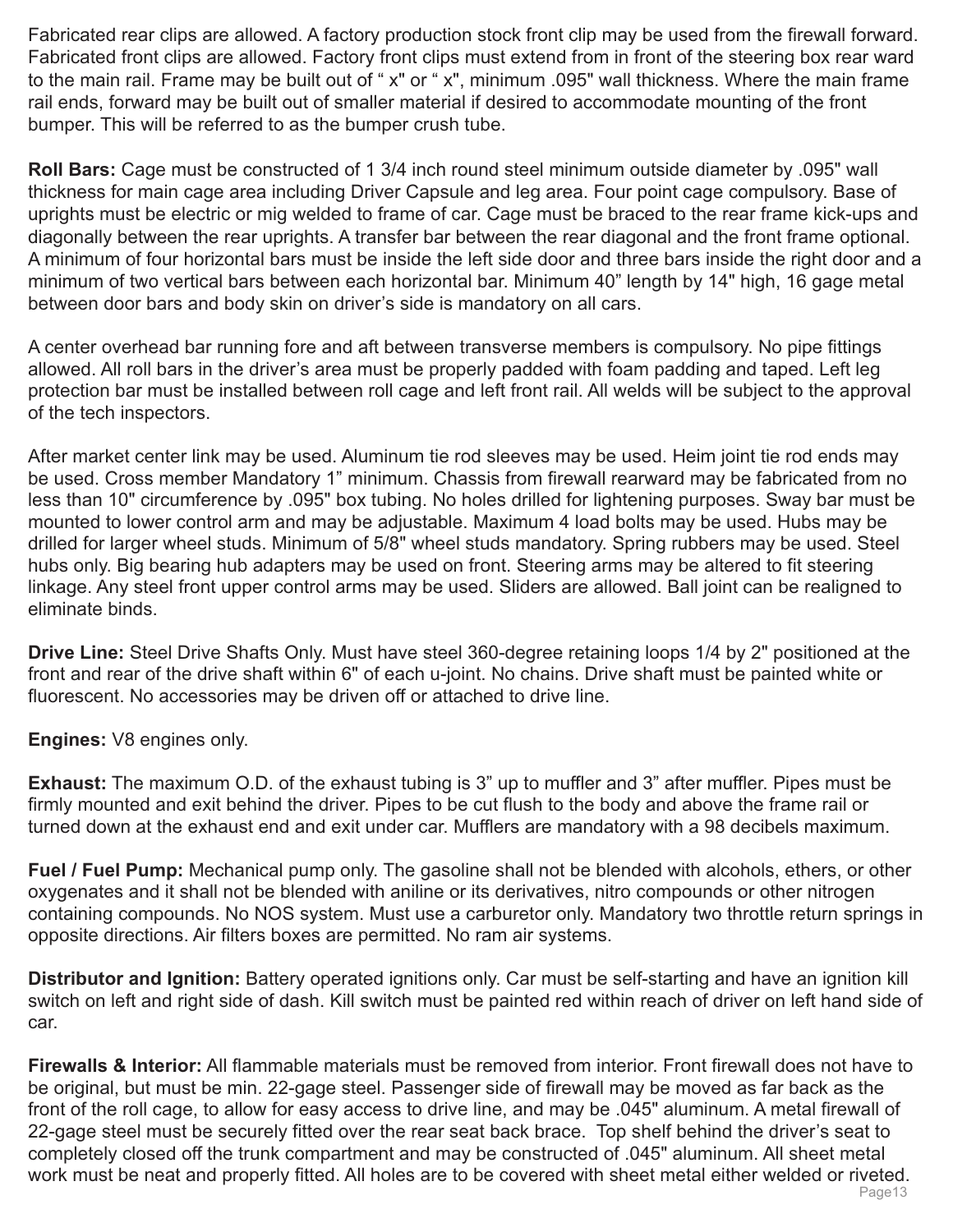Floor must be complete and have all holes covered with sheet metal. The rear deck panel, dash, and above the drivers shoulders may be .045 thou aluminum.

**Radiators:** No antifreeze - water only. No remote radiators.

**Steering Column:** No one piece steering columns. 2 U-joint minimum. Padded steering wheel hubs mandatory.

**Fuel Cell:** Fuel Cell Mandatory. Fuel cell must be mounted between the frame rails (no notching of the rails allowed) and the bottom must be mounted with no less than 9" ground clearance. Fuel cell must be secured with steel straps made of 1" x 1/8" or equivalent, not less than two lengthwise and two crosswise, full 360 degrees. Fuel cell must have left side, right side and rear hoop protection bars, minimum 1 3/4" x .095" tubing. Gas cap must have an appropriate attaching line to prevent its loss. Attaching line must be steel. Ground strap from tank to chassis is mandatory. Steel fuel lines must be used and neoprene can be used for connection purposes only. Must be securely fastened under floor. No copper lines. Metal fuel filters only. Oil line to gauge must be braided, copper or steel line. No plastic lines

**Fuel Shut-Off Control:** Fuel cell must have a one way check valve in the vent line and have a shutoff valve installed which is accessible to driver and safety crew. Must be clearly marked **"OFF" and "ON"**.

**Seat:** An aluminum racing seat must be used, bolted to roll cage, not bolted to the floor. When mounting eat use minimum 3/8" bolts with large washers to hold racing seat, to seat framework. Minimum of two bolts on the seat back and two bolts on the seat bottom. Seat must be positioned completely to the left of the centerline of the car. Headrest side plates recommended.

**Window Net:** Mandatory with minimum 3/8 inch rod. Must have quick release latch.



## **Combined 4s 2022 Nightly Payout**

| 1st              | \$500.00    | 13th             | \$55.00       |
|------------------|-------------|------------------|---------------|
|                  |             |                  |               |
| 2 <sub>nd</sub>  | \$225.00    | 14th             | \$<br>55.00   |
| 3rd              | \$100.00    | 15th             | \$<br>50.00   |
| 4th              | \$<br>95.00 | 16th             | \$<br>50.00   |
| 5th              | \$<br>90.00 | 17th             | \$50.00       |
| 6th              | \$<br>85.00 | 18th             | \$<br>50.00   |
| 7th              | \$<br>80.00 | 19 <sub>th</sub> | \$50.00       |
| 8th              | \$<br>75.00 | 20th             | \$<br>50.00   |
| 9th              | \$<br>70.00 | 21st             | \$50.00       |
| 10 <sub>th</sub> | \$<br>65.00 |                  | 22nd \$ 50,00 |
| 11th             | \$<br>60.00 | 23rd             | \$50.00       |
| 12th             | \$<br>55.00 | 24th             | \$50.00       |
|                  |             |                  | \$2110.00     |
|                  |             |                  |               |

### **United 8s 2022 Nightly Payout**

| 1st             | \$1000.00    | 13th             | \$<br>80.00 |
|-----------------|--------------|------------------|-------------|
| 2 <sub>nd</sub> | \$<br>500.00 | 14th             | \$<br>75.00 |
| 3rd             | \$<br>350.00 | 15 <sub>th</sub> | \$<br>75.00 |
| 4th             | \$<br>200.00 | 16th             | \$<br>75.00 |
| 5th             | \$<br>150.00 | 17th             | \$<br>75.00 |
| 6th             | \$<br>100.00 | 18th             | \$<br>75.00 |
| 7th             | \$<br>95.00  | 19th             | \$<br>75.00 |
| 8th             | \$<br>90.00  | 20th             | \$<br>75.00 |
| 9th             | \$<br>85.00  | 21st             | \$<br>75.00 |
| 10th            | \$<br>85.00  | 22nd             | \$<br>75.00 |
| 11th            | \$<br>85.00  | 23rd             | \$<br>75.00 |
| 12th            | \$<br>80.00  | 24th             | \$<br>75.00 |
|                 |              |                  | \$3725.00   |
|                 |              |                  |             |